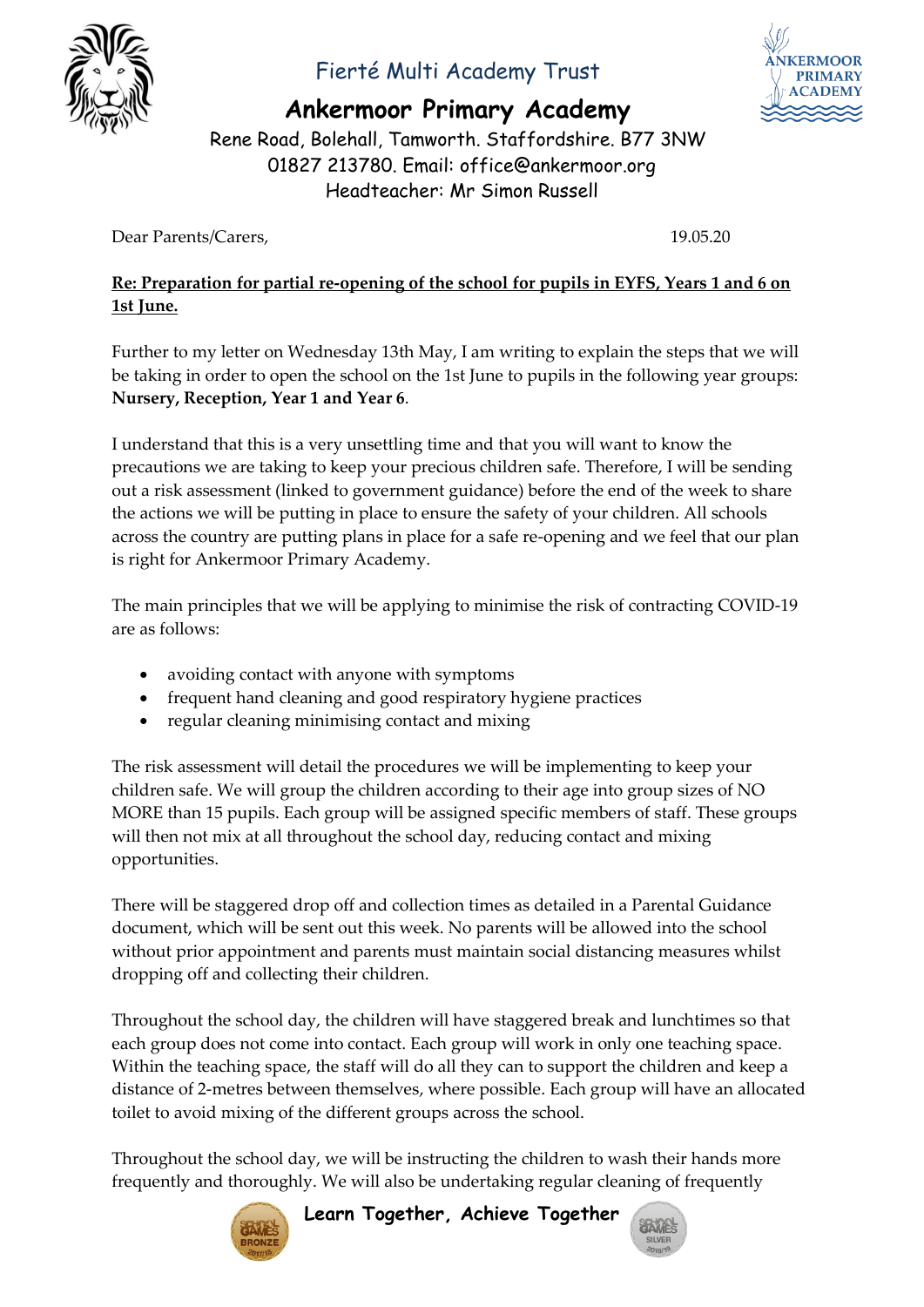

# Fierté Multi Academy Trust



# **Ankermoor Primary Academy**

Rene Road, Bolehall, Tamworth. Staffordshire. B77 3NW 01827 213780. Email: office@ankermoor.org Headteacher: Mr Simon Russell

touched surfaces with the cleaning staff being in school for more hours to ensure this happens.

It is important that if your child or anyone in your household has received a shielding letter to say they are 'vulnerable' or 'extremely vulnerable' that you read the information documented in the risk assessment.

We will have very strict procedures in place for any suspected cases. I will also send out information for the procedures we have set for a child or staff member who develops symptoms on site. If your child or anyone in your family presents with any symptoms they MUST NOT attempt to come into school and should self-isolate for 7 days if they themselves have symptoms or for 14 days if there are symptoms within the household.

#### **Please note – when children return, school will look and feel very different for children and staff, ensuring safety is our highest priority. Please make your child aware of this.**

We will be making adaptations to the classroom to remove any unnecessary equipment, removing soft furnishing (where possible), organising furniture to aim for a 2-metre distance between each person - although we must be aware for the youngest children maintaining a 2-metre distance at all times will be virtually impossible so reducing the contact by isolating the groups is the main control measure that we can put in place.

**Breakfast club will not run until further notice** or until the guidelines for schools have been updated. This is due to the fact that we will isolate groups during the day but can't then allow groups to come together for Breakfast club. I understand that some families need this provision but I need to put children and staff's safety first. **This will be reviewed and revisited when further guidance is published and once we have established safe working practices.**

There may be times throughout the day where close contact is unavoidable such as intimate care for the younger children or in the event of an accident/ first aid. At this time, we will be instructing staff to wear disposable personal protective equipment such as gloves, apron, masks and eye protection (if required). This is not to scare the children but to protect them so it may be advisable to have a conversation with your child to say that if they need a plaster or a bit of TLC, their teacher / first aider may be wearing a mask.

Meals will continue to be served in school although the children will eat in their own designated classrooms. There will be strict drop off times for food meaning that the children will not congregate together. For those eligible for free school meals, who cannot attend, we will be continuing with our hamper / voucher scheme.



**Learn Together, Achieve Together**